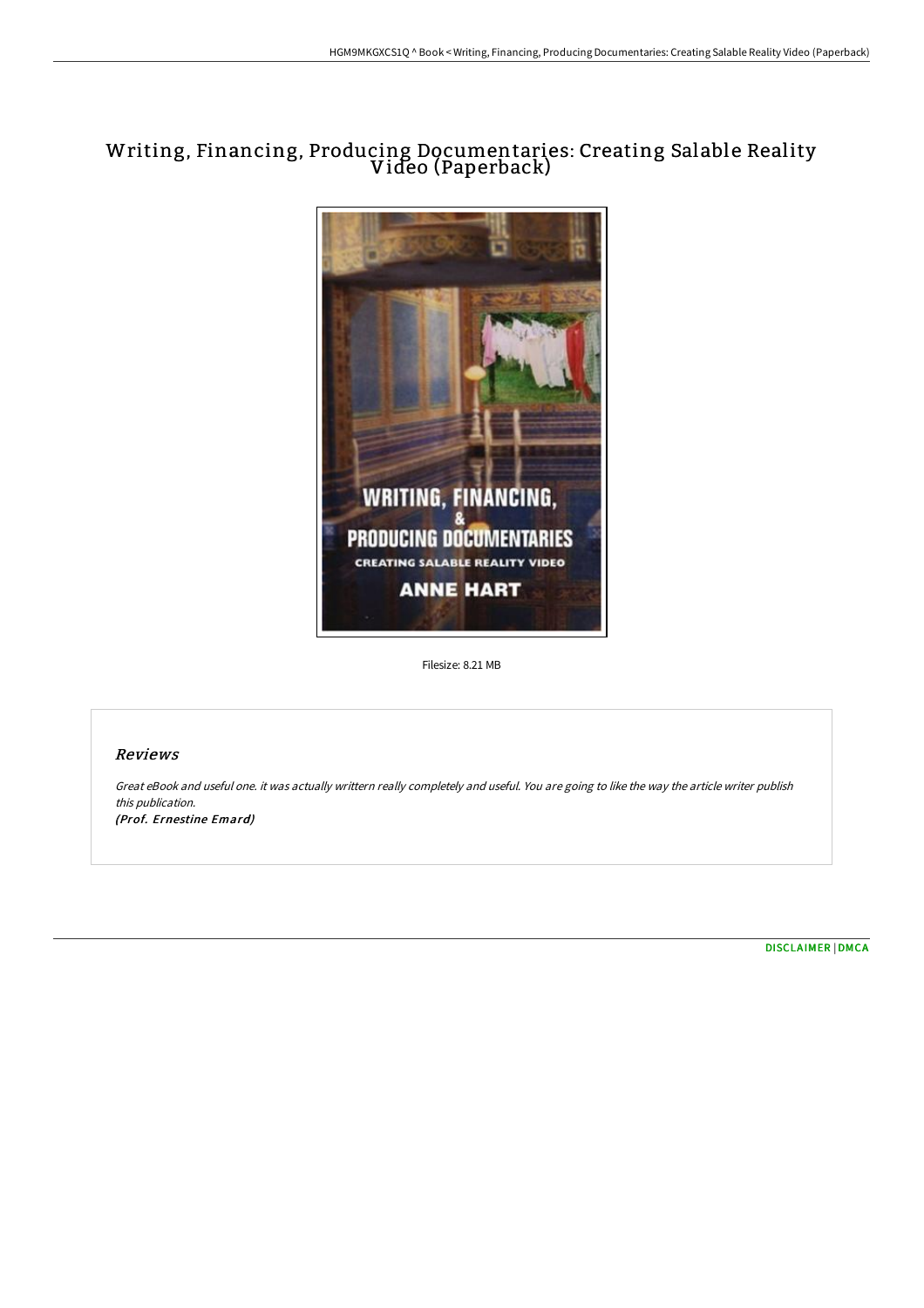#### WRITING, FINANCING, PRODUCING DOCUMENTARIES: CREATING SALABLE REALITY VIDEO (PAPERBACK)



To read Writing, Financing, Producing Documentaries: Creating Salable Reality Video (Paperback) PDF, make sure you click the hyperlink under and save the document or have access to other information which might be have conjunction with WRITING, FINANCING, PRODUCING DOCUMENTARIES: CREATING SALABLE REALITY VIDEO (PAPERBACK) book.

iUniverse, United States, 2005. Paperback. Condition: New. Language: English . Brand New Book \*\*\*\*\* Print on Demand \*\*\*\*\*.Learn how to write, finance, produce, distribute, publicize, launch, and market documentaries-videos on DVD or similar formats and/or movie scripts. Use your personal computer and your camcorder linked together for editing. Learn about the best script-formatting software to use. Make time and money budgets. Learn how to get funding by fundraising. Write Audio-Visual scripts and turn them into reality-based documentaries for information, travel, or education. Use the Internet s Web to syndicate and disseminate your content in text, audio, or video formats. This can be a career, business, or hobby. You can work online. Documentaries may be based on reality video, life stories, or current issues in the news or in society. Popular subjects for linking your personal computer to your camcorder can be anything from world or local travel, your lectures, or life issues. You can link your personal computer to the tapes in your camcorder and broadcast at home part time or whatever hours you desire. You can transfer your files to CDs and DVDs and save them or mail them out. Podcasting refers to uploaded MP3 audio files to a Web site that offers podcasts broadcasting from a Web site online. RSS feeds are put on Web sites that offer content syndication of your writing or Blogs which are online publications, diaries, or sites that allow content and comment to be inserted regularly. Now anyone can publish or broadcast via the Web and/or print-on-demand publishing software. Learn how to start and run 25+ low-cost online home-based scriptwriting or video production businesses at home. Use your video scriptwriting, public relations, and documentary producing interest.

E Read Writing, Financing, Producing [Documentaries:](http://digilib.live/writing-financing-producing-documentaries-creati.html) Creating Salable Reality Video (Paperback) Online  $\blacksquare$ Download PDF Writing, Financing, Producing [Documentaries:](http://digilib.live/writing-financing-producing-documentaries-creati.html) Creating Salable Reality Video (Paperback)